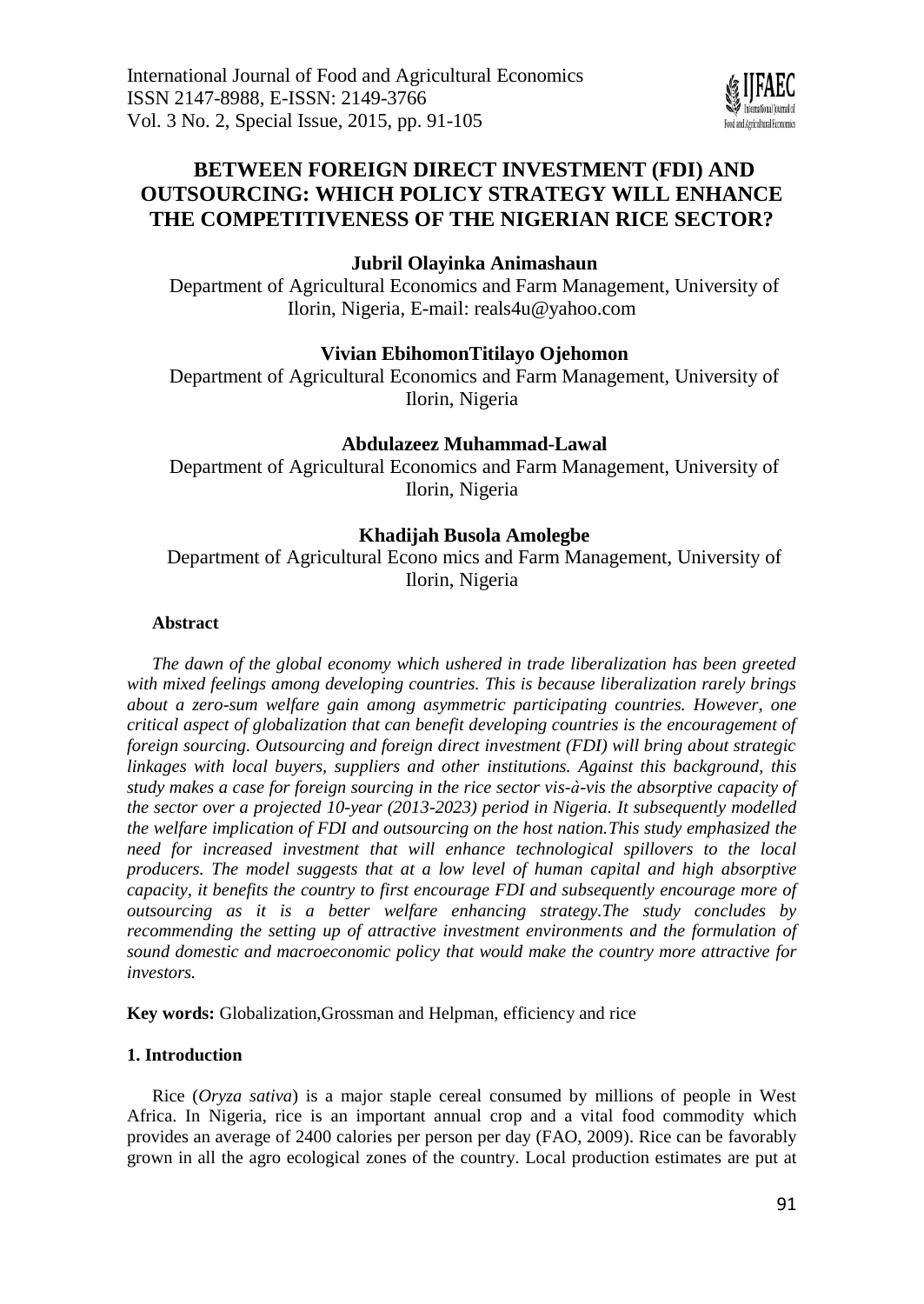between 2.7 million tons and 3.1 million tons, whichis mainly concentrated in the hands of the small-scale farmers who operate an average of 1-2 ha of land (USDA, 2012; USDA, 2013).The increasing penchant for rice coupled with rising global food prices bringan evermounting and unsustainable rice import bills of about USD 3 billion on the nation's foreign reserves yearly (USDA, 2013). With the increasing population growth and changing demand patterns, demand for rice may likely double over the next 10 years. In view of this, a paradigmatic shift is imperative in the rice sectoras massive importation would no longer be sustainable.

Over the years, the country has respondedto growing wave of rice importation and insufficiency by enacting a seriesofreform strategies some of which borders on protectionist regimes (Daramola, 2005; Daily Times, 2013, 2012; USDA, 2013). Athough these policies, as commendable as they are, have not done much to enhance the competitiveness of the local rice sector; as the country still resolves to massive rice importation. Quite the contrary, it created an avenue for the proliferation of illegal and informal smuggling of rice into the country leading to a loss of revenue to the government through the evasion of dutypayments and disincentives to producers due to uncompetitive price offered in the market (USDA, 2012; Akpokodje*et al.,*2001; Food Security Ghana, 2010). Therefore, tackling the challenges of competitiveness and self-sufficiency, given the small-scale nature of local rice producers, require the sound use of transparent and predictable policy options.

Nigeria is believed to possess potential towards achieving rice self-sufficiency and even contributing to export. The realization of this potential must have informed the rekindled commitment geared towards rice transformation in the country. Currently, the federal government of Nigeria, under the Agriculture Transformation Action Plan (ATAP) wants to significantly increase rice production so as toattainself-sufficiency in the rice sector.This will be done by increasing funding for domestic production to more than double production of paddy rice to 7.4 million metric tons by 2015 (USDA, 2012). However, with the dismal and less than the CAADP recommended budgetary allocation of 10% to the agricultural sector in the country (Cleaver, 2012), the attainment of this goal may be unrealized without tapping the benefits of trade liberalization and globalization especially as it relates to sourcing of funding and investment through FDI and outsourcing (Brzeska*et al*., 2012;Cleaver, 2012).

In line with this international partnership arrangement, vis-à-vis FDI and outsourcing of rice production and processing, quite a number of the major international rice importers in Nigeria have invested in milling capacity. Examples of these private sector initiatives are: Veetee Rice in Ogun State; Olam in Lagos, Benue, Nasarawa and Kwara States; and Stallion in Lagos (USDA, 2013). As part of a backward integration and internationalization program, some of the companies have developed nucleus estates that would use local farmers as out growers to supply rice to the mills.

However, the majority of studies on international partnering arrangements are silent on the welfare consequences of the organizational mode of vertical production transfer (Goswami, 2011), and in case where it does, it does not endeavour to specify it to agricultural related international partnering arrangements (Goswami, 2011). On the same note, none of the existing models which differentiate between FDI and outsourcing discuss their effect on welfare in the host country (Antràs, 2003, 2005), Grossman and Helpman (2002, 2003, and 2004) determine the tradeoff between VFDI and outsourcing but do not deal with their relative welfare implications on the host country. While attracting FDI and embarking on massive internationalization efforts are seen as right moves, gaining in this arrangement may not necessarily come from the amount of such companies the country attracts or the number of MOUs signed, but rather how to derive the most benefits from the investment by ensuring technology spillover to the local producers and local capacity development through skills upgrading. This can be achieved by recognizing the appropriate type of international sourcing that will optimize welfare gain for the country.Thus, there is a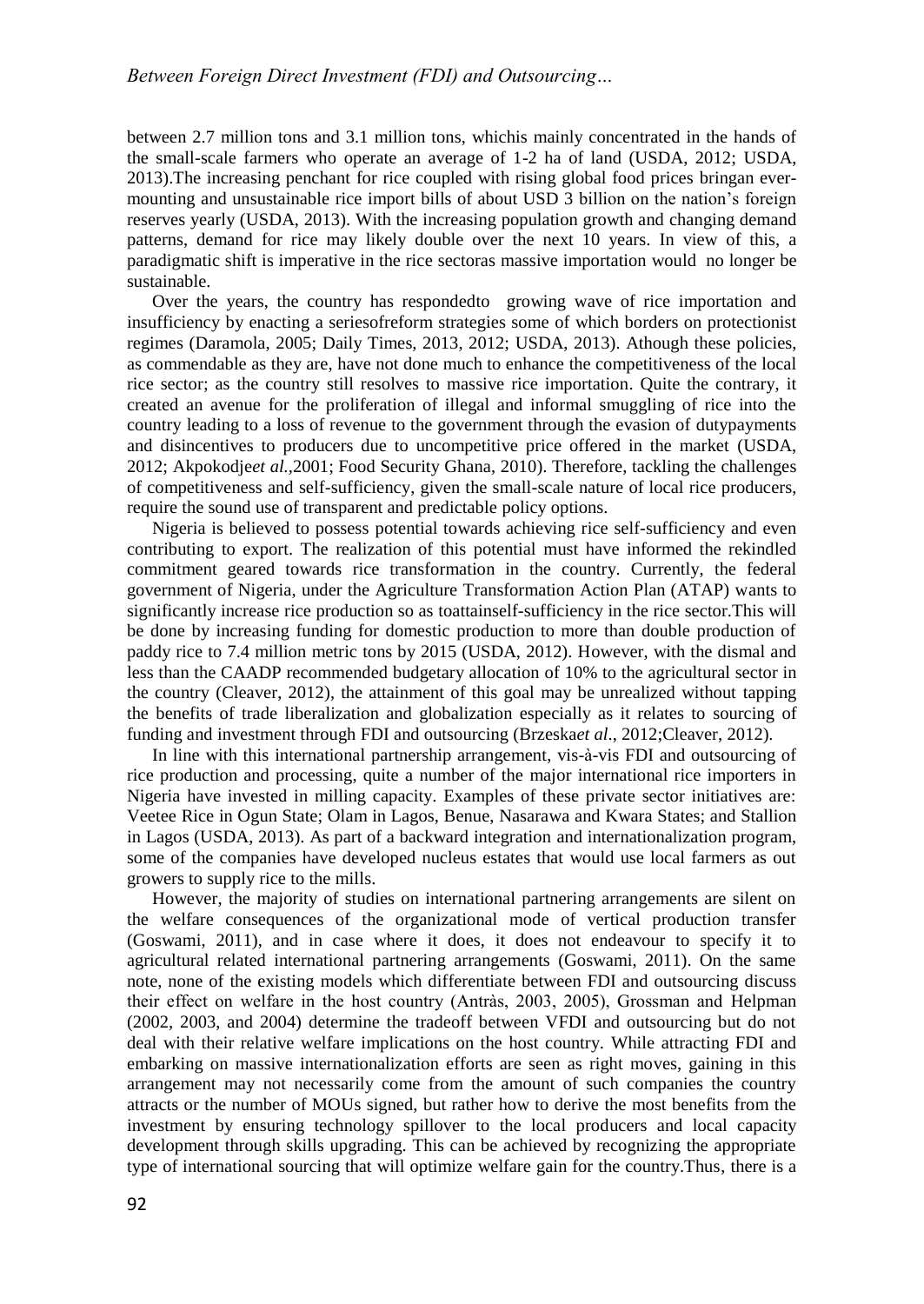pressing need for stakeholders in the host countries to specifically examine what they stand to gain in terms of the contribution to skills and technology dissemination they stand to gain by allowing FDI and outsourcing and to recognize which mode would enhance optimum technology transfer.

Furthermore, the effects of international partnering arrangement have been very much debated, and there is still some controversy regarding their impact on host economies, as can be seen in the active anti-globalisation movements. Although strands of literature exist on their impact on wages, foreign trade and on productivity, the empirical studies seem rather inconclusive regarding many of their effects on the host economies. Facing such a fragmented literature, it seems difficult to obtain an economy-wide evaluation of their impact. Therefore, there is a justified need for the any country embarking on FDI to examine the welfare implication critically. This study aims at presenting a nascent and preliminary finding which would open the way for more appropriate analyses using the omputable general equilibrium (CGE) models to examine the effect of encouraging FDI on the welfare of the host nation.

Against this background, this study explores the potential contribution of the FDI and outsourcing options to the rice sector development in Nigeria. First, it examines the current trends and makesa future projectionof rice production and consumption in the country to make a case for foreign intervention. Secondly, it draws deeply from Grossman and Helpman ladders (2003) using static equilibrium models as used by Goswami (2011)to compare the competitiveness of the models of FDI and outsourcing in terms of enhancing the skills of local producers of rice in the country. The findings generated from this study though nascent, would hopefully herald a more detailed analyses on the competitveness of the FDI and outsourcing on the welfare, wages and productivity of the host nation with particular emphasis on agro-based industries.

#### **2. Literature Review**

Despite the skepticism expressed by developing and underdeveloped countries of the world that trade liberalization may not bring about equal benefits partly due to development paradigms and to the asymmetries of there economies, (OXFAM, 2005; Aniekwe, 2010), international sourcing, an offset of liberalized trade (UN, 2001), measured in but not limited to, the Foreign Direct Investment (FDI), outsourcing, international mergers and acquisitions, and cross-border firm linkages *via* joint venture or license agreements has been on for several decades. It is argued that it would facilitate the much needed investment and funding of the agricultural sector, encourage competition, technology transfer, increased access to world markets due to spillovers to local firms, and human capital development in the host economy (Moir, 2011, Deininger *et al*., 2011; Rakotoarisoa, 2011). Contrary to optimisms attributed to foreign sourcing, Aniekwe (2010) argues that agricultural trade liberalization hasretrogressed small-holder rice farmers' development in West-Africa.

The first set of theoretical formalizations of FDI as a capital movement tended to model it as capital moving across countries and responding to the differences in the expected rates of return on capital. This view, therefore, predicted that FDI would go from capital abundant countries (where its return was low) to capital scarce countries (where its return was high). Two early theoretical contributions in this line are Mundell (1957) and MacDougall (1960).

Using a  $(2\times2\times2)$  Heckscher-Ohlin model, Mundell (1957), analysed the effects of factor movements in a two-sector, two countries and two factors. Under this framework, the capital inflow reduces imports, i.e., trade and capital movements are found to be substitutes. This is why his contribution has been summarized in the idea that "*trade in factors is a substitute for trade in goods*". MacDougall (1960) on its part focuses on simplest case of a capital inflow into a one-sector economy. FDI inflows in this setting lower the capital rent in the receiving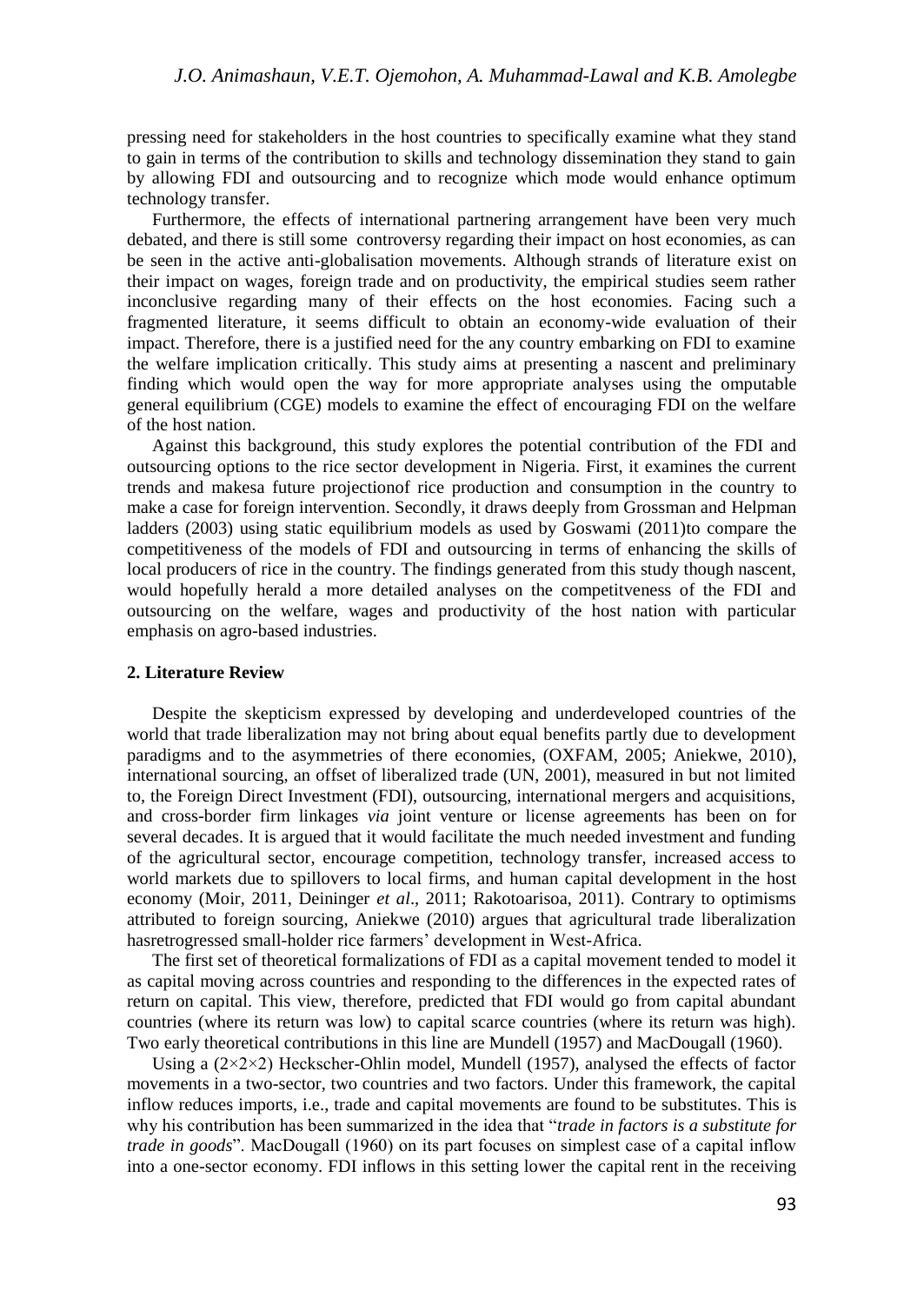economy, but also increase labour productivity. The latter effect predominates, increasing welfare for the receiving economy. Some findings from the models above on the potential substitution between trade and FDI are genuine intuitions. However, this theory does not seem to be convincing as an explanation of FDI (Latorre, 2008).

The seminal contribution of Agarwal in the 1960s and 1970s examined the empirical relationship between FDI, the rate of return and risk (Agarwal, 1980). The so called *portfolio theory* predicts a positive relation of FDI with respect to the rate of return and a negative one with respect to risk. Portfolio diversification involves risk reduction by ensuring that firm reduces risks by undertaking projects in more than one country. However, the portfolio theory is an extension of a vision of FDI as capital movements. In this sense, it is still incomplete (Latorre, 2008). FDI involves more than capital movement. In fact it is the transferring of a unique bundle of factors, competencies and procedures to foreign operations. Therefore, FDI is best thought of as movements of firms, rather than simple movements of capital (Graham, 1992; Lipsey, 2002; Markusen, 2002; Feenstra, 2004). This idea had appeared earlier. Indeed, some authors abandoned the emphasis on FDI as capital movements.

Dunning's work (1977, 1979, 2000) put together already existing elements to form a coherent and unified framework on FDI. He suggested that for a firm to become global three conditions must be present. This forms the basis of the eclectic or OLI paradigm, where OLI stands for "ownership, location and internalisation". Ownership means the sort of advantages that MNEs should have in the same line of what has just been explained when talking about Hymer's contribution. Location gives the idea that for a MNE to establish a new plant in a foreign country, this country must have some advantages compared to the home country of the MNE. These advantages may be cheaper factors of production, better access to natural resources, a bigger market, and so on. Finally, the internalisation idea had also been noted by Hymer, when he dealt with transaction costs. It may be more beneficial for a firm to exploit its ownership advantages within its subsidiaries than to sell or license them to other independent firms. Location advantages are related to the host country (factor prices, factor endowments, and distance measured as transport costs). Ownership advantages are captured from technological aspects of the firm, such as economies of scale, R&D efforts and transport costs.

Within this framework of location and ownership advantages, a latest approach is a line of research which incorporates R&D decisions into theoretical models of the FDI. FDIs are generally characterized by a strong effort in R&D activities. However, the intangible nature of many of these assets makes it difficult to incorporate them into theoretical (and empirical) models.

The theoretical models proposed by Sanna-Randaccio and Veugelers (2003, 2007) analysed the costs and benefits of undertaking R&D activities in a subsidiary of the FDI versus keeping those activities within the headquarters. The empirical evidence on this shows that R&D activities are mostly done in the headquarters, however we also have evidence that subsidiaries are increasing the scope of this sort of activities (Sanna-Randaccio and Veugelers, 2003). The authors obtain two important conclusions. First, the more technologically advanced the host economy is, the more likely it will benefit from the presence of foreign subsidiaries performing R&D activities. Second, the potential harmful effects of FDI are likely to diminish if they are not direct competitors in the same market of the local firm. In other words, vertical (or inter-industry) relationships between foreign and local firms (i.e., backward and forward linkages) are more beneficial than horizontal (or intra-industry) ones.

However, there still exist a gap in literature on why firms produce abroad but do not explain why foreign production will occur within firm boundaries (i.e., within FDI), rather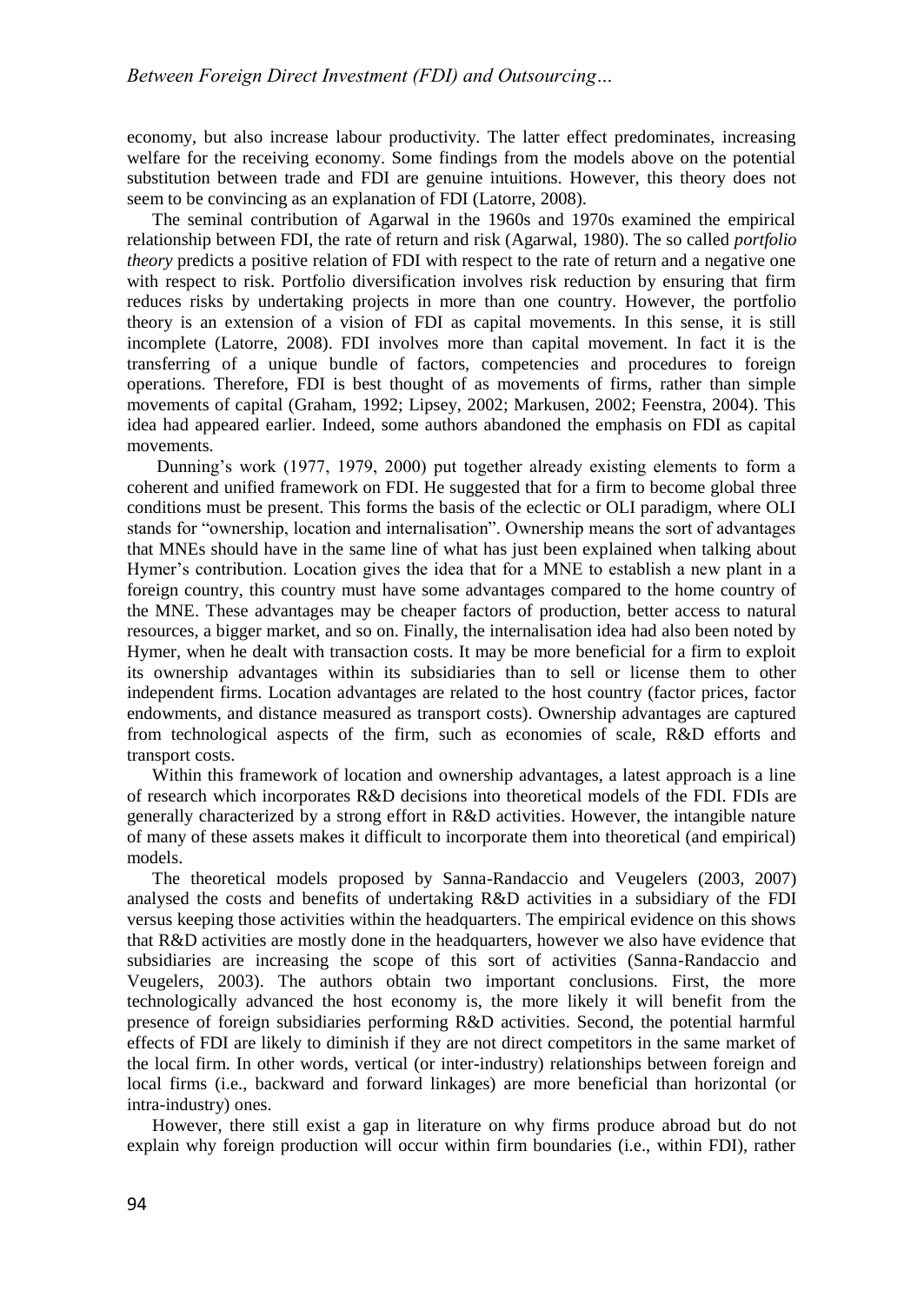than through arm's-length subcontracting (i.e., contracts with independent firms, a phenomenon known as *outsourcing.*

It may be that when choosing between arm's-length subcontracting versus internalizing, the foreign firm as well as the local firm, faces a trade-off. On the one hand, if the foreign firm decides to internalize its foreign operations it will have to pay the higher costs involved in setting up and running a wholly owned plant in a foreign country; on the other hand, if the firm decides to outsource it will have to face some market failures affecting contractual relationships with local firms. Local firms tend to have more information about their market than a foreign firm has. If there were no contractual problems, firms would decide to outsource activities to local suppliers to profit from their experience.

Market failures arising from the difficulty of coordinating and controlling the local firm which in most cases arises from a high rent to local firms and a corresponding glower profit. Others include hold-up problem. This problem has two components. One is the difficulty of writing contracts covering all possible contingencies in the relationship between a firm and its external supplier. The other one is that the local supplier has to do some specific investments to produce the components demanded by the firm it serves, or from a different angle, that the goods he will produce for its customer are very specific, which makes it difficult to sell them to other customers. Under these circumstances, local suppliers are likely to under invest, compared to what they would do if there were no market failures. This inefficiency of suboptimal investment reduces the total return to outsourcing. Incomplete contracts also arise from the difficulty of protecting intangible assets. To avoid this, the firm facing the outsourcing versus VFDI decision needs to design an optimal licensing contract. In this case, the contract should promise important rents to the local supplier to make defection unprofitable. But these high rents may be too costly to the firm, again incentivizing internalization.

The study of Grossman and Helpman (2002) presents several anecdotal evidence which suggest that international outsourcing and foreign direct investment (FDI) have been growing in leaps and bounds as several firms in many countries sub-contracting abroad an expanding range of activities, from product design and the production of intermediate inputs to assembly, marketing, and after-sales service. (Audet, 1996, Campa & Goldberg (1997), Feenstra (1998), Hummels*et al.* (2001) and Yeats, 2001).Specifically, the literature distinguishes between horizontal FDI (Markusen (1984), Horstmann and Markusen (1992), Markusen and Venables (1998,2000), De Santis and Stahler (2004), which is undertaken to place productioncloser to foreign markets, and vertical FDI (Helpman (1984), Helpmanand Krugman (1985), which is undertaken to exploit lower production costsin order to serve both the domestic and the foreign markets. In the same way as differentiation is done between FDI and outsourcing. The sourcing firm maintains control over its subsidiary in FDI, while it has little control in the host country in outsourcing. In addition, as shown by Teece (1977), Goswami (2011), FDI involves greater technology transfer to their subsidiary which may inform the decision toprotect their technology from leaking to other firms makes them hire less skilled workers (Goswami, 2011). Outsourcing on the other hand will hire more skilled labor to substitute for technology and may facilitate the training and upgrading of the skills of existing workers. Thus, FDI cansubstitute for trade, when production in the host country replaces exports and canaslo be complementary to trade, when a part of the production in the host country is shipped back to the home country (verticalFDI).

Further review of past inquiries on international sourcing reveal that ther are different perspectives to the benfits that could be derived by the host nation participating in international sourcing. Using a model of production sharing in a general equilibrium model with oligopolistic industries, Glass and Saggi (1999) and Balcão Reis (2001), questioned previous works on the welfare impacts and economic prospects of offshoring. They argue that offshoring essentially reduce cost of production by shifting labor demand to a low wage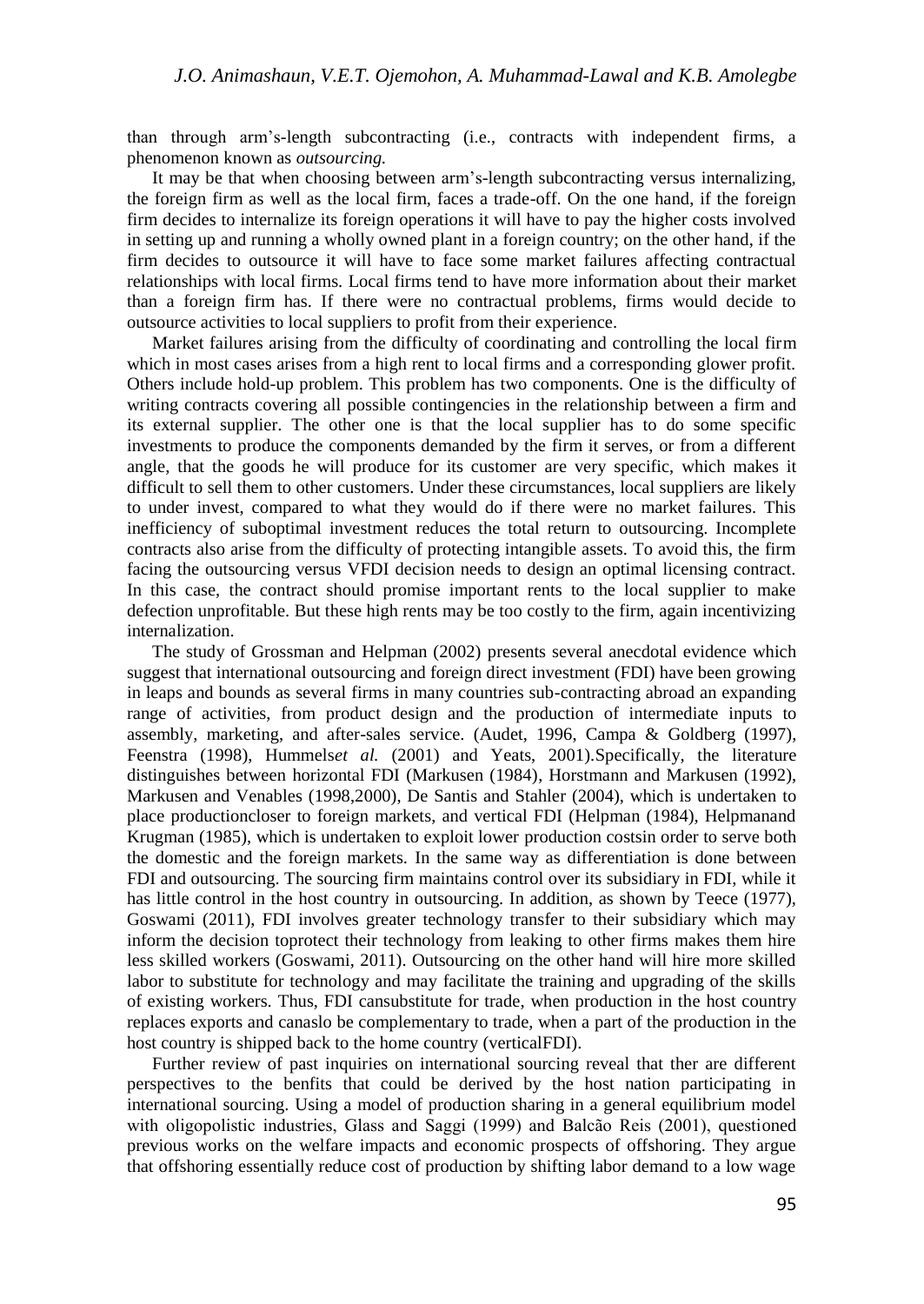host country which however comes at a cost to the domestic (host country). As firm's profits increase, the demand for labour in the host country risestherbyraisng domestic labor demand and wage. Welfare in the host country may thus be compromised resulting from a fall in the domestic entrepreneur's profit(Goswami, 2011). Furthermore, a tradeoff between innovation and the quality available to the consumers due to offshoring would enhance the speed of product development for the sourcing firms and enables quicker access to higher quality products for all consumers but at the same time, it lowers the rate of innovation and profit of domestic entrepreneurs. Hence welfare may fall in the host country if the utility loss from latter is more than the benefit from higher quality consumption (Goswami, 2011; Balcão Reis,2001).

The study ofGoswami (2011),argues that under certain conditions and depending on the absorptive capacity of the host country, outsourcing leads to a higher level of real GDP and welfare. Using a quality ladder model that focuses specifically on the events in the host country, the models conclude that, the host's level of absorptive capacity would determine the benefits to be derived form international sourcing. Specifically, it argues that if the absorptive capacity of the host is higher than a given threshold, then, outsourcing certainly leads to higher welfare, however, if the absorptive capacity of the host country is below this derived threshold, then, VFDI *may* lead to higher welfare (Goswami, 2011).

Grossman and Helpman (2003) studied the trade-off between FDI and outsourcingin a foreign country. They assume that the producers of final goods,located in a Northern region, find it convenient to buy inputs from a Southernregion, since wages in the South are lower than wages in the North. Inaddition, Grossman and Helpman (2003) assume the local suppliers in the Southto be more efficient with respect to a production unit may eventually set up in theSouthern region for the final producers through a vertical FDI. However, with time, a trade-off arises between the greater efficiency gained through outsourcing, and the contract incompleteness they might avoid if they produce their required inputs through an FDI.

Feenstra and Hanson (1996a) model also indicates that outsourcing is a skill intensive activity from the point of view of the host country (as well as the source country). Xu (2000) suggests that a relative increase in skilled biased demand shifts in all the sectors does not necessarily imply skill-biased demand shift in the country because 'FDI may be unskilled labor-intensive activity in the host country'. This implies that FDI may not be skill-intensive relatively to domestic activity while outsourcing according to Feenstra and Hanson (1996a) is. Thus, it may be concluded that outsourcing is perhaps more skill intensive than FDI(Goswami, 2011).

#### **3. Materials and Methods**

The study area is Nigeria. Nigeria is in West Africa between Latitudes 4° to 14° North and between Longitudes  $2^{\circ}2'$  and  $14^{\circ}30'$  East. The country is the most populous country in Africa with an estimated population of 170.5 million inhabitants (2013 estimate, International Futures, 2013) and an annual average annual growth rate estimate put between of 2.5 % to 3 (USDA, 2013).Secondary data were used for this study. Data were sourced on previous local rice production, rice sectoral growth rate and population growth rate of the country in 2013 from published sources fromUSDA and reliable sources from the internet.

As shown in previous studies, rice consumption is strongly influenced in the country by population growth rate and rising income (Daramola, 2005). For this study, income wasassumed to be constant and an estimate of projected rice consumption was done unsingpopulation growth rates of 2.5% and 3%respectively. The average of the estimated consumption from these two scenarios was used in determining the true estimate for the period under review. For local rice production, estimate was projected using the 3.25%.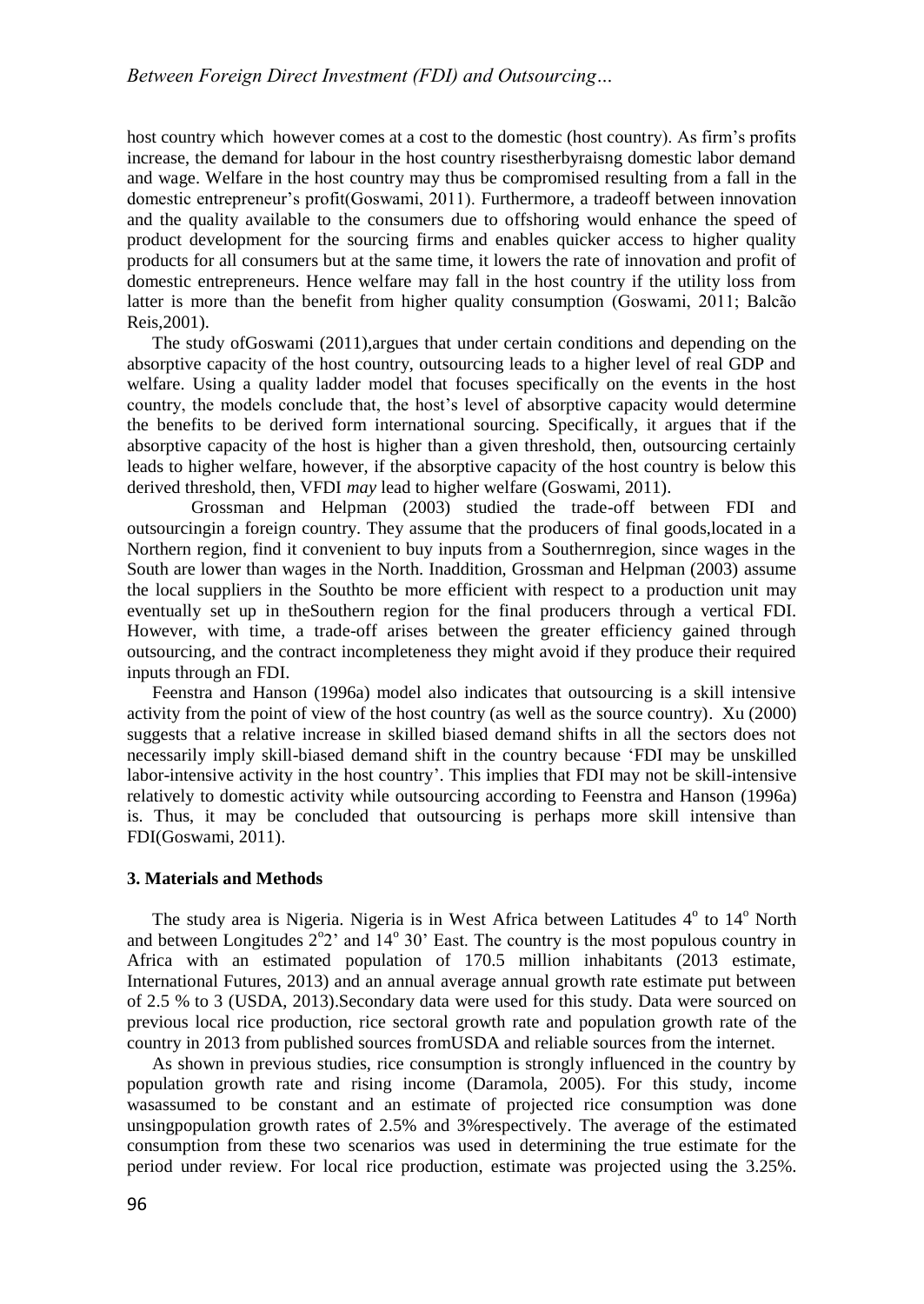Average sectoral growth rate from 2011 to 2013. To allow for comparison, three production estimate scenarios were presented at 3%, 3.25% and 4% rice growth rate respectively. An average of the three scenarios was used as the final estimate of local rice production in the country for the period under review. The difference between the projected consumption and production trends for the years under review were used in estimating the gap or deficit observed in the nation's drive towards rice self-sufficiency and to make a makes a case for foreign investment in the rice sector.

The study further makes a comparison between two types of foreign investment; the FDI and outsourcing following the north-south framework proposed by Grossman and Helpman (2003).

#### **The model and its basic assumptions**

The approach applied in this study builds on the north-south framework proposed by Grossman and Helpman (2003) and used by Goswami (2011). The foreign source country is referred to as "north" while the host country is called "south". It makes the following assumptions:

**Consumers:** Consumers' problem is modeled in the spirit of Grossman and Helpman (1991) quality ladders model. Consumers live in one of the two countries, North or South respectively, belongs to one of the two labor types, unskilled or skilled labor respectively. Consumers are rational and take market variables as given. The utility function of a representative consumer is given by:

$$
U = [X]^{y} [y]^{1-y} \tag{1}
$$

Where *y* is the homogeneous perfectly competitive locally produced rice and is chosen to be the numeraire while X, the aggregate vertically differentiated imported rice. A representative consumer in either country maximizes utility as given by the utility function (1) subject to the budget constraint:

 $y + P_x X = E(2)$ 

Where  $E = E^N + E^S = E^N + w_1 L_1 + w_2 L_2$ 

*E* is the aggregate income of the world.  $E^h$  is the income in country *h*. As mentioned before, south being small cannot influence  $E^N$ .  $L_1$  denotes the stock of type *l* labor in southand  $w_1$  the corresponding wage.  $P_x$  is the composite price of the imported rice. Maximizing (1) subject to (2), we get the aggregate demands for *y* and X as:

$$
y=(1-\gamma)E
$$

 $P_{\nu}X=\gamma E$ 

**Producers:** There are two kinds of firms in the north that can potentially produce foreign rice  $(X)$  – the leader and the followers. The leader firm or the northern national firm has the ability to produce a quality of X closer to the frontier. We assume that the frontier quality of good X can be produced only by the leader firm while the standardized quality of this good is produced by many follower firms. The quality of X produced by the follower firms is one level lower than the one produced by the leader firm. These follower firms offshore the basic stage of good X production to a low cost nation (either through FDI or outsourcing) to lower its production cost.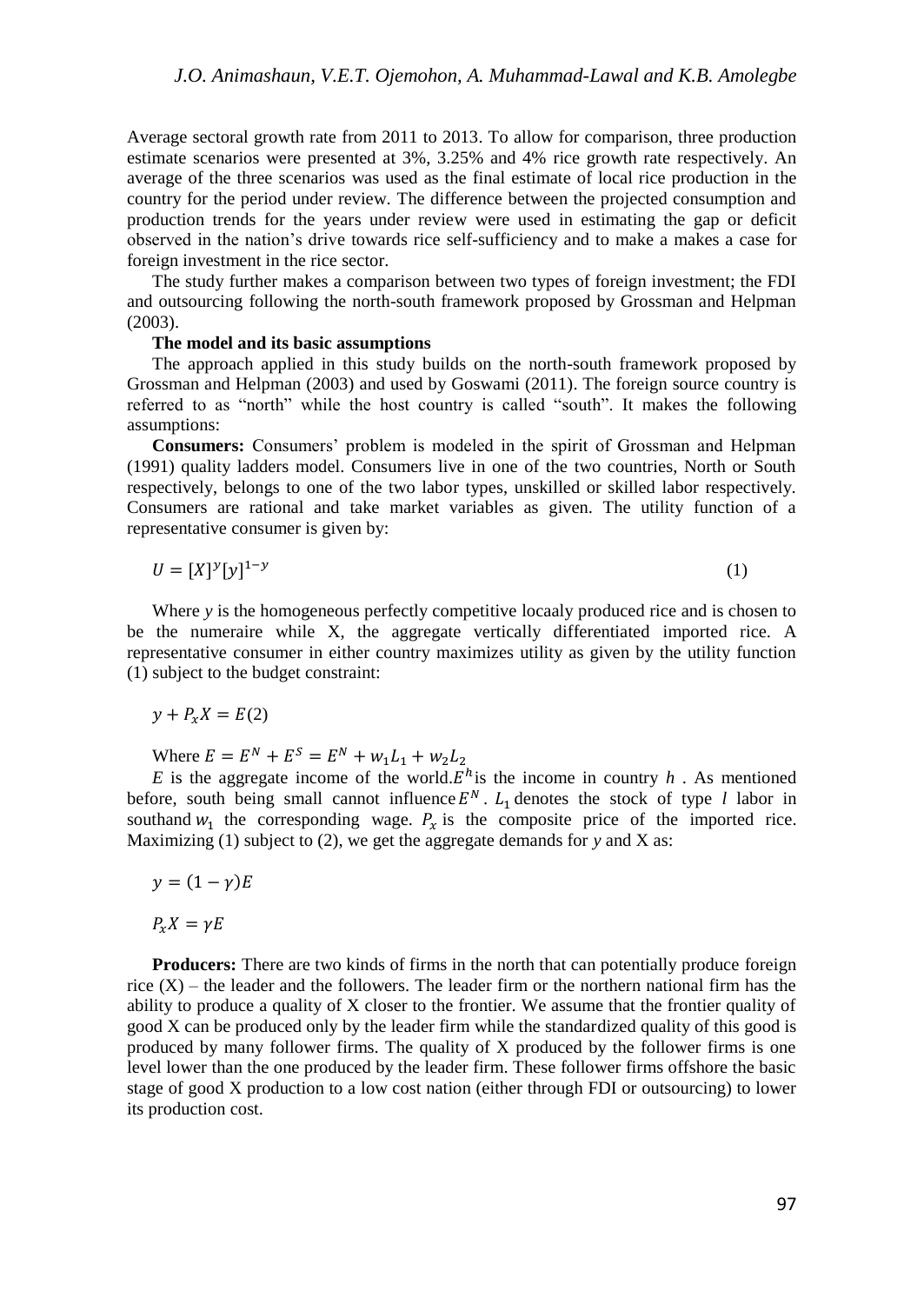In the south, there are two types of firms, the domestic sector or the southern indigenous firms which produce the homogeneous good *y* and the foreign sector or supplier firms, which import the basic stage of production of good X.

Following Goswami, 2011, we assumed that the production of a sourcing firm can be separated into two stages – the basic stage of production and the advanced stage, and to produce one unit of a final good, a sourcing firm must combine  $\frac{1}{a}$  units of output from basic stage of production with  $\frac{1}{1-a}$  units of output from advanced stage of production produced in the north. Furthermore, production of good X is given by neoclassical function,  $f^{A}(.)$  and  $f^{B}(L_1, L_2)$  respectively. We represent the production technology for final good X produced by the sourcing firm as:

$$
X^M = Min((1-a)f^A(.), af^B(L_1, L_2))
$$

**Resource Constraints:** Southern skilled labor required by southern firms for good *y*  production is  $a_2^D(\omega)[(1 - \gamma)E]$ . The derived demand for skilled labor by the intermediate good of X is $\alpha a_2^B(\omega) \left(\frac{\gamma E}{Mc^M}\right)$ . Thus, skilled labor market equilibrium in south is represented by an equality of supply with demand (Goswami, 2011).

$$
L_2 = a_2^D(\omega)[(1-\gamma)E] = a_2^B(\omega)\left(\frac{\gamma E}{M C^M}\right)(3)
$$

Similarly, in equilibrium, unskilled labor demand in south is equal to the given unskilled labor supply:

$$
L_1 = a_1^D(\omega)[(1-\gamma)E] + \alpha a_1^B(\omega) \left(\frac{\gamma E}{M C^M}\right) (4)
$$

The derived demand for labor in the foreign sector should be determined by the share of market captured by the follower firms (Goswami, 2011). Without loss of generality, this study work with the case where it is equal to 1. This is because production is less costly when assembling istransferred to countries where the combinations of factor pricesshows relatively lower labor cost. Component production is instead transferred abroad where the relative cost of capital is lower.

#### **4. Results and Discussion**

Estimating the Production and consumption deficit over a 10-year period in Nigeria (2013-2023), the result of the 10 year projection of rice demand and local production and estimated growth rate to meet up with the deficit is presented in Table 1.

As revealed in Table 1, rice consumption is expected to be on the increase given the increasing growth rate expected in the nation's population. It is expected to reach an all high7.22 million metric tons by 2023. Average production, on the other hand, based on an average of 3.41% rice sectoral growth is estimated to reach 3.92 million metric tons by the year 2023. In order to achieve rice self-sufficiencyby 2023, the local rice sector is expected to increase annual growth from the current projected 3.41% to an average of 90%annum.To this view, there appears to be huge absorptive capacity in the sector which justifies the need forincreasedinvestment in the sector so as to enhance her productive capacity.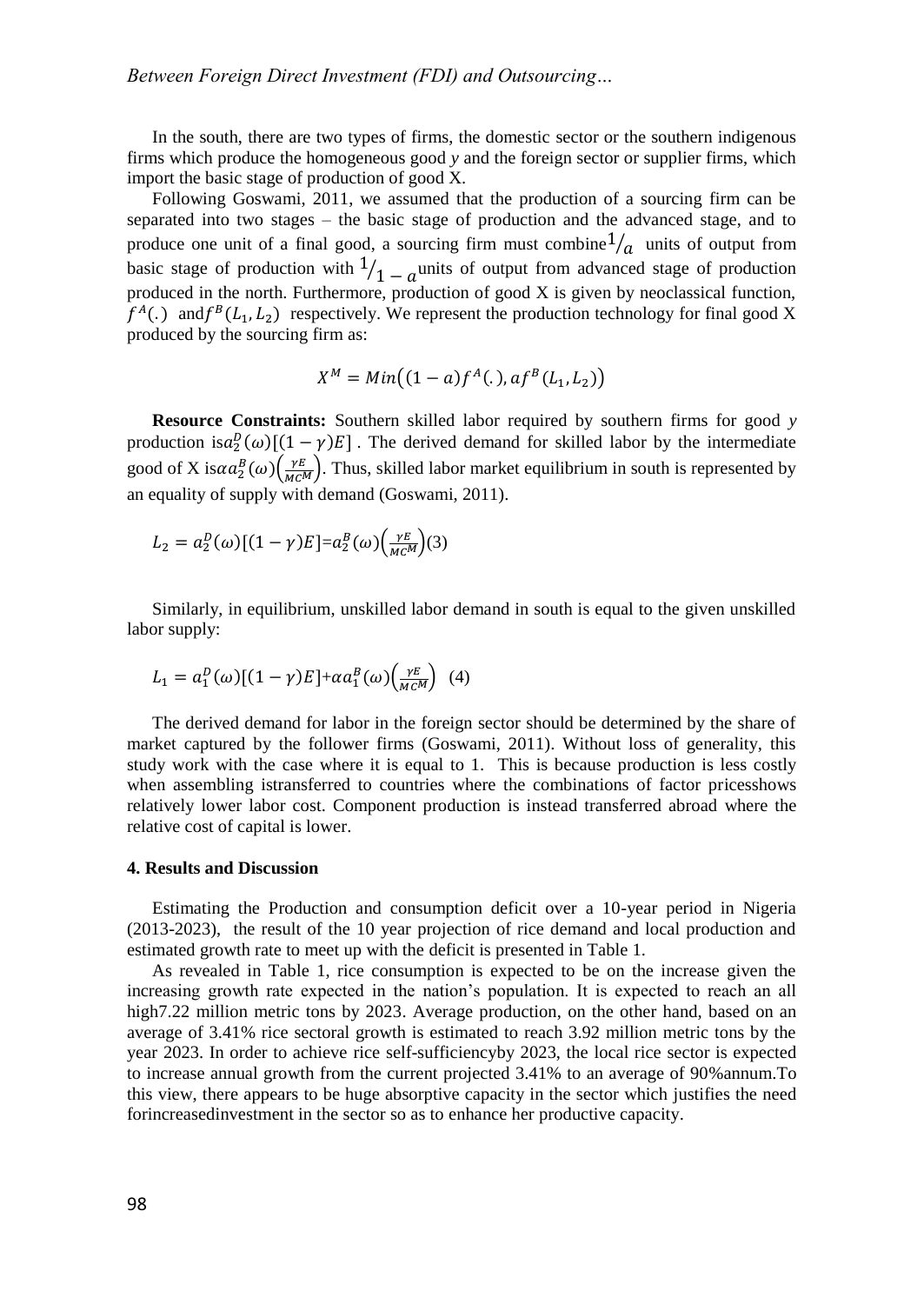# International Journal of Food and Agricultural Economics

ISSN 2147-8988, E-ISSN: 2149-3766

Vol. 3 No. 2, Special Issue, 2015, pp. 91-105



**Table 1.** A-10 year Futuristic Estimates of Consumption, Local Production and Growth Defict in Rice Sector in the Country (2013-2023)

|       | Annual Rice Consumption Estimate (million<br>metric tons) |                                  |                                         | Annual Rice production estimates (million)<br>metric tons) |                          |                    |                                    | Shortfall (million<br>metric tons) $(\% )$ |                                                  |
|-------|-----------------------------------------------------------|----------------------------------|-----------------------------------------|------------------------------------------------------------|--------------------------|--------------------|------------------------------------|--------------------------------------------|--------------------------------------------------|
| Year  | <b>@2.5%</b><br>population<br>growth rate                 | @3%<br>population<br>growth rate | Estimate<br>d<br>Average<br>consumption | @3%<br>growth<br>rate                                      | @3.25%<br>growth<br>rate | @4%<br>growth rate | Average<br>production<br>estimates | Deficit                                    | Estimated<br>growth rate<br>meet<br>to<br>defict |
| 2013* | $5.50*$                                                   | $5.50*$                          | $5.50*$                                 | 2.8                                                        | 2.8                      | 2.8                | $2.80*$                            | 2.70                                       | 96.43                                            |
| 2014  | 5.64                                                      | 5.67                             | 5.65                                    | 2.88                                                       | 2.89                     | 2.91               | 2.90                               | 2.76                                       | 95.17                                            |
| 2015  | 5.78                                                      | 5.83                             | 5.81                                    | 2.97                                                       | 2.98                     | 3.03               | 2.99                               | 2.81                                       | 93.98                                            |
| 2016  | 5.92                                                      | 6.01                             | 5.97                                    | 3.06                                                       | 3.08                     | 3.15               | 3.10                               | 2.87                                       | 92.58                                            |
| 2017  | 6.07                                                      | 6.19                             | 6.13                                    | 3.15                                                       | 3.18                     | 3.28               | 3.20                               | 2.93                                       | 91.56                                            |
| 2018  | 6.22                                                      | 6.38                             | 6.30                                    | 3.25                                                       | 3.29                     | 3.41               | 3.31                               | 2.99                                       | 90.33                                            |
| 2019  | 6.38                                                      | 6.57                             | 6.47                                    | 3.34                                                       | 3.39                     | 3.54               | 3.43                               | 3.05                                       | 88.92                                            |
| 2020  | 6.54                                                      | 6.76                             | 6.65                                    | 3.44                                                       | 3.50                     | 3.68               | 3.54                               | 3.11                                       | 87.85                                            |
| 2021  | 6.70                                                      | 6.97                             | 6.83                                    | 3.55                                                       | 3.62                     | 3.83               | 3.67                               | 3.17                                       | 86.38                                            |
| 2022  | 6.87                                                      | 7.18                             | 7.02                                    | 3.65                                                       | 3.73                     | 3.99               | 3.79                               | 3.23                                       | 85.22                                            |
| 2023  | 7.04                                                      | 7.39                             | 7.22                                    | 3.76                                                       | 3.86                     | 4.14               | 3.92                               | 3.30                                       | 84.18                                            |

**Source:** Data were from authors' extrapolation using base estimates adopted from USDA (2013); population growth rate was adopted from International Futures (2013), NPC (2013); \* Baseline year used in computation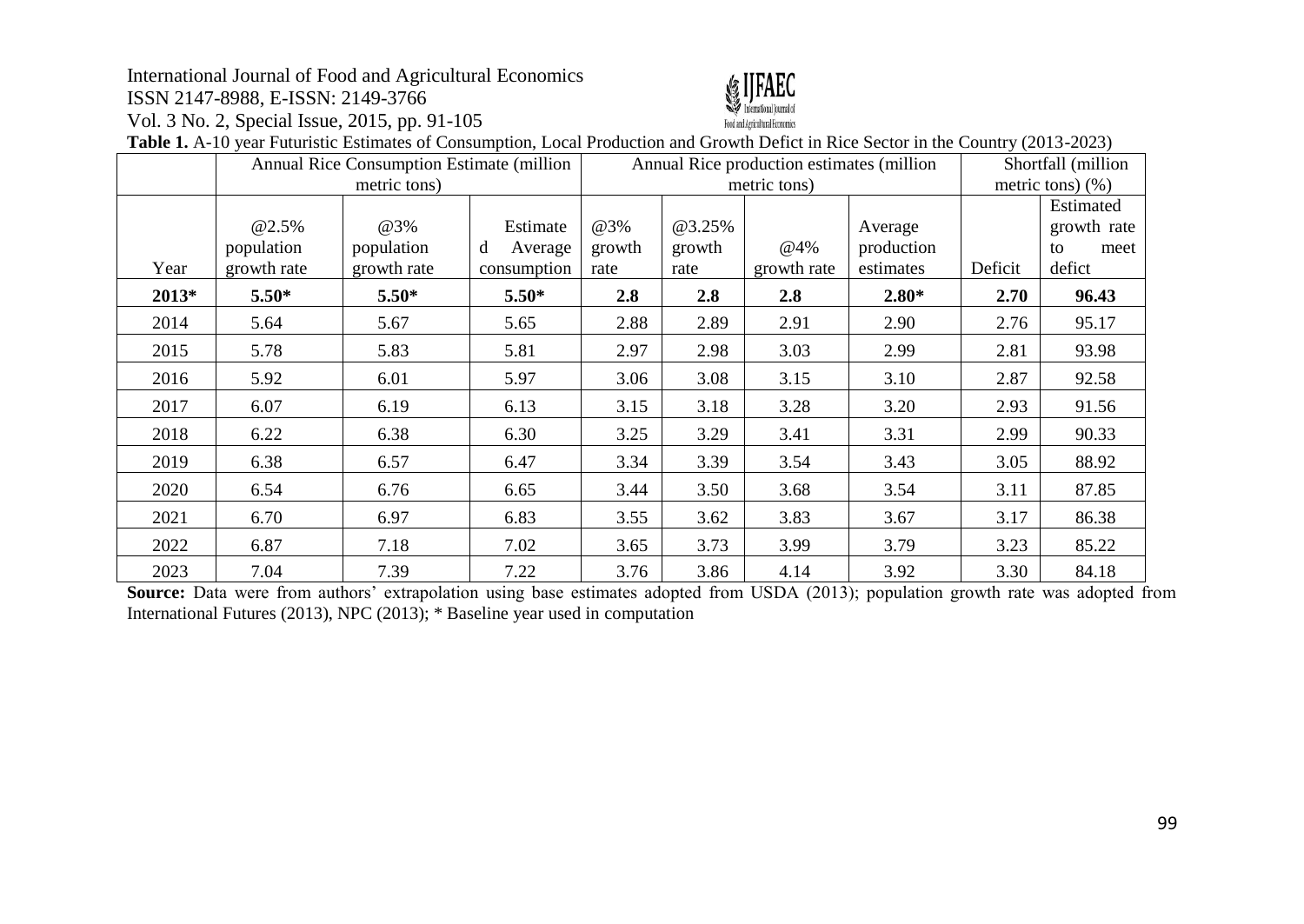International Journal of Food and Agricultural Economics ISSN 2147-8988, E-ISSN: 2149-3766 Vol. 3 No. 2, Special Issue, 2015, pp. 91-105



The required investment to sustainably raise production level may not be fully met from local source alone, hence, the need for facilitating contact and investment from the foreign source. Such guaranteed partnership will offer a win-win situation for both the investor and the host nation. A potentially important benefit, as shown by Deininger*et. al.* (2011)that could be derived from this arrangement is a transfer of farming technologies and best practice in the rice sector (Deininger*et al* 2011). This could enhance the stock of her human capital and local content development which is a key driver of productivity. Foreign investment equally has the potential of supplementing low domestic savings and adding to the capital stock, and hence raising productive capacity. All of these will potentially lead to productivity gains via technology transfer, skill acquisition, increased competition and expansion of exports. Evidence of foreign investment in the fruit and vegetable sector in East Africa seems to attest to these benefits (Rakotoarisoa, 2011). Ultimately, this arrangement could facilitate the formulation of sound macroeconomic policy regimes and domestic institutional stability in the recipient developing countries which in most cases are required for the successful take-off of foreign investment in the host country (Mlachila and Takebe, 2011).

#### **4.1. Equilibrium inhost country and the welfare comparison**

Consider that aftera while, the market is relatively thick with imported rice, as it currently witnessed in Nigeria,then,the country may decide to invite foreign investors with the aim of assisting in upgrading the local content capacity (which is what the country is currently embarking on). With time, the rice policy may decide to combine between production sharing contract from FDI mode to outsourcing mode if it can increase thelocal skill level and, hence, the productivity of the local producers.

As a change from FDI equilibrium to the outsourcing steady state occurs, there would be an exogenous increase in the efficiencyas a result of increase inthe quality and quantity of skill requirement in the basic stage of production in the host country (note outsourcing is known to employ more skilled labour than FDI). This is based on the assumption that the subsidiary is less efficient and less skill intensiveand hence a regime change to outsourcing will facilitate training and skill acquisition of the local producers (Grossman & Helpman, 2004). As this happens, it will impact on the skill requirement of the local producers. Intuitively, when the skill intensity of production increases, it was expected that the skill premium increases and wages of unskilled labor fallsGoswami (2011) and subsequently, an increase in the productivity of the local producers due to the spillover effect and would enable the local producers to compete favorably with imported rice.

Let the exogenous rate of change in marginal labor requirements of *l* type of labor with regime switch in south be represented by

$$
\hat{\mathbf{u}}_l = \frac{da_l^B(exogenous)}{a_l^B} \qquad l = 1, 2
$$

Furthermore, as the regime changes from VFDI to outsourcing, wages also change, which impact the skill requirement endogenously after the regime shift.

$$
\hat{a}_l^k = \frac{da_l^k(\omega)}{a_l^k} \qquad l = 1, 2 \text{ and } k = D, B
$$

Both exogenous and endogenous changes in marginal labor requirement entail a change in marginal cost of production with a shift from FDI equilibrium to outsourcing equilibrium.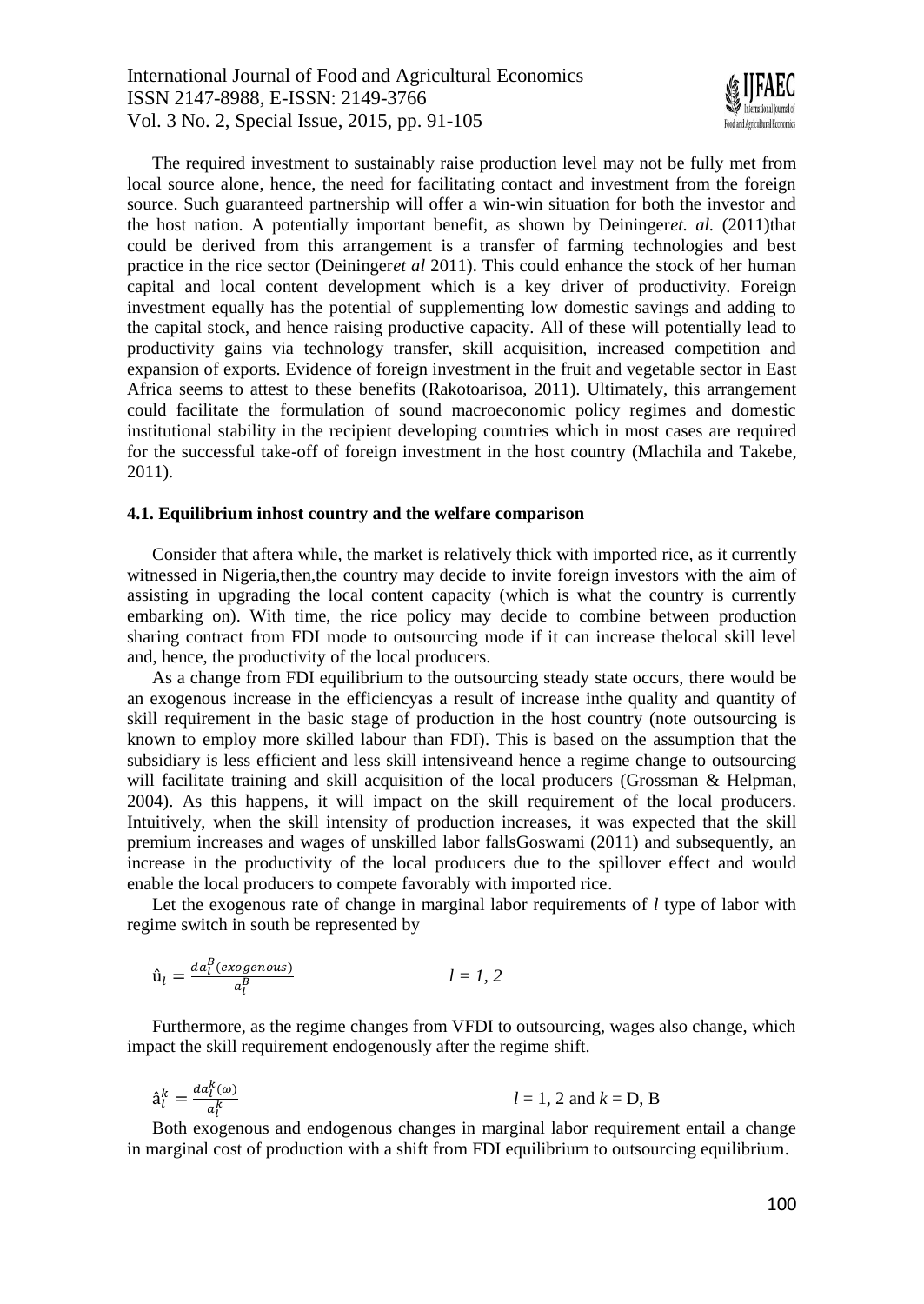$M\hat{C}^{B} = \theta_2^{B}\hat{w}_2 + \theta_1^{B}\hat{w}_1 + \theta_2^{B}\hat{u}_2 + \theta_1^{B}\hat{u}_1(5)$ 

The second way through which a switch from FDI to outsourcing can impact on the competitiveness of the local producers is if the local demand for the product in the host country is above this threshold (Goswami, 2011). Given that there is a high proportion of rice consumption, this may warrant a higher threshold absorptive capacity. The intuition can again be explained by the fact that a higher proportion of rice consumption implies greater demand and use of the basic inputs and factors of production and hence a greater increase in skill requirement and skill premium.

Thus, FDI *may* lead to a higher welfare relative to outsourcing if the host country has a skill level premium. To see the rationale behind this result, we note that, with FDI, the demand for skilled labor is not high (Goswami, 2011). So, if FDI is matched with high skill premium, the low demand for skills pushes the wages of skilled labor to lower levels. This reduces welfare because a greater proportion of (skilled) labor earns this lower level of skill premium. On the other hand, outsourcing may still lead to higher welfare vis-à-vis FDI even if it is matched with lower skill abundance in the host country provided the rise in skill premium due to outsourcing is not too high to crash the unskilled labor wages (Antràs, 2005). At low levels of development of a host country, when the availability of human capital is also short, it benefits the host country to have FDI. With time, as its skills level grows then it is welfare improving to host outsourcing contracts.

#### **5. Conclusion and Recommendations**

This study examined the relative the gap to be filled by rice production in order to meet with rice consumptionin the Nigeria.The study observes that given the current growth practices upon which estimates were based, the local sector has to increase by an average of 90% per annum in order to meet with projected consumption in the country. It therefore concludes by affirming the relative importance of foreign investment that will enable technology transfer and training of local producers in the rice sector of the country. Depending on the rate of initial skill level of the host country, both FDI and outsourcing will lead to a better welfare gains as measured by its expected upward shift in the productivity of its local producers. However, this has varied implications:

- If the country has a low level of human capital and skill level, it favors her to intitlally seek for FDI as this may be more beneficial; and
- On the other hand, as the skill level gets upgraded and if the domestic consumption of the product is above the threshold defined, then, the host country certainly gains from outsourcing contracts rather than FDI as its assists in upgrading the local content capacity through technology transfer and training of local producers to meet up with international competitiors and thereby, satisfying the local demand for rice.

In view of these, this study advance the following recommendations:

- given the need to fully develop her local content capacity and to meet up with international competition, it may be beneficial for the country to set up attractive investment environments and the formulation of sound domestic and macroeconomic policy that would make the country an attractive hub for foreign investors who would be interested in setting up outsourcing factory in all the value chain activites of rice production in the country; and
- though it is not immediately clear how to go about testing the relative strengths of these implications in a real-life sceneriors, future studies could however, with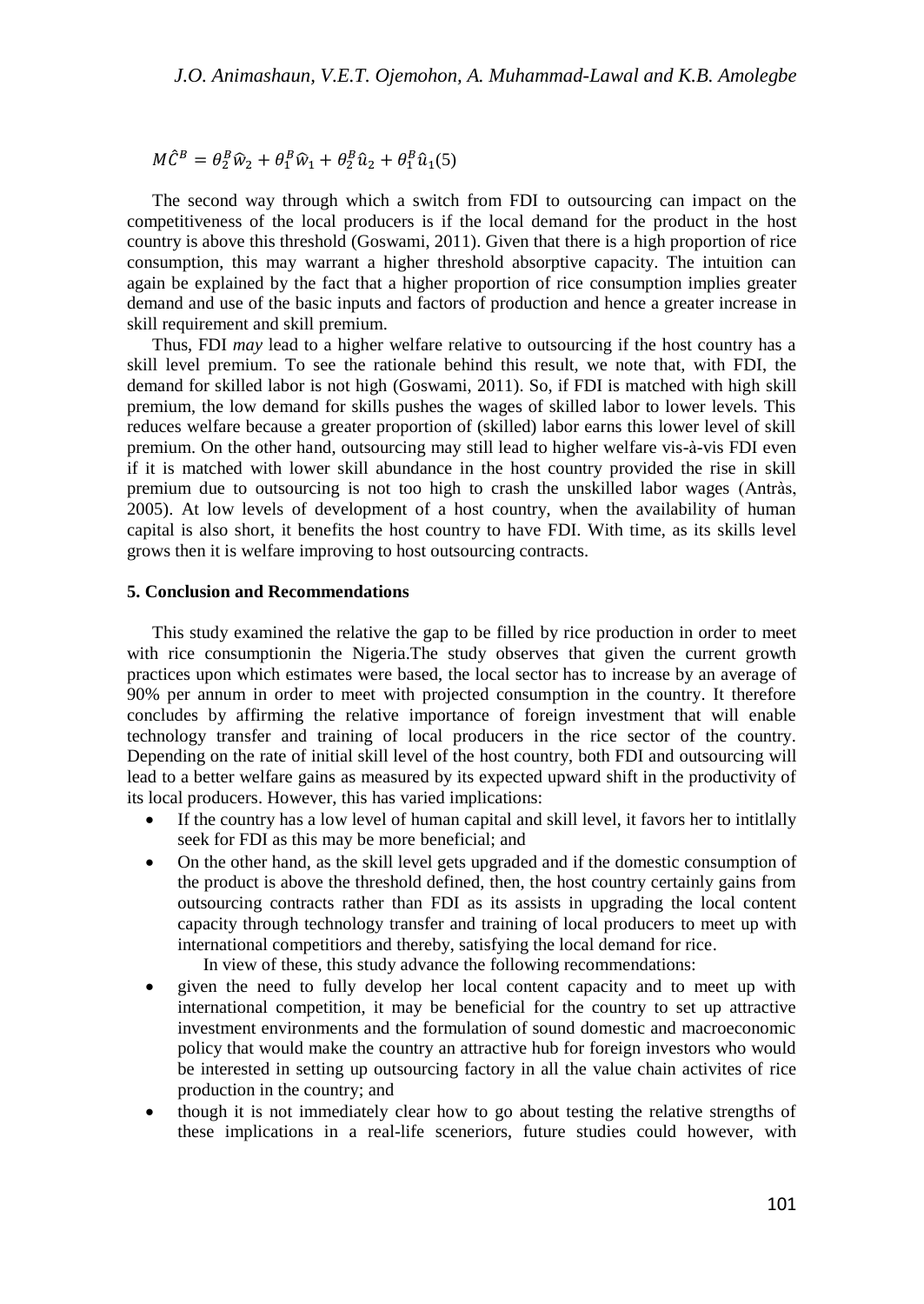appropriate data, validate the predictions associated with the FDI and outsourcing in the rice sector in Nigeria.

#### **Acknowledgement**

The authors are extremely grateful to Arti Grover for providing her valuable work *Vertical FDI versus Outsourcing: A Welfare Comparison from the Perspective of the Host Country and for allowing permission to make use of it.* This study benefitted greatly from this contribution.

#### **References**

- Agarwal, J. P. (1980). Determinants of foreign direct investment: A survey, *Weltwirtschaftliches*
- Akpokodje, G, F., Lançon & Erenstein, O. (2001). Nigeria's rice economy: State of the art. Paper presented at the NISER/WARDA Nigerian Rice Economy Stakeholders Workshop, Ibadan, 8-9 November 2001. Bouake: WARDA.
- Aniekwe, C.C. (2010)*.* Agricultural trade liberalization and small-holder development: West African rice farmers in perspective. Paper presented at the Second Africa Rice Congress, Bamako, Mali, 22–26 March 2010
- Antràs, P. (2005). Incomplete Contracts and the Product Cycle, *American Economic Review*, 95(4), 1077-1091
- Antràs, P., (2003). Firms, Contracts, and Trade Structure, *Quarterly Journal of Economics*, 118(4), 1375-1418.
- Antràs, P., & Helpman, E. (2004). Global Sourcing.*Journal of Political Economy*, 112, 552- 580
- *Archiv*, vol. 116, pp. 739-773.
- Arezki, R., Deininger, K. & Selod, H. (2011). What drives the global land rush?, IMF Working Paper WP/11/251, International Monetary Fund, Washington DC
- Audet, D. (1996). Globalization in the Clothing Industry, in Globalizationof Industry: Overview and Sector Reports, Paris: Organization for EconomicCooperation and Development
- Balcão Reis, A., (2001). On the Welfare Effects of Foreign Investment, *Journal of international Economics,* 54 (2), 411-427.
- Brzeska, J., Diao, X., Fan, S. & Thurlow, J. (2012). African Agriculture and Development' in X. Diao, J. Thurlow, S. Benin and S. Fan (eds), Strategies and priorities for African agriculture : economywide perspectives from country studies, International Food Policy Research Institute, Washington, D.C.
- Campa, J. & Goldberg, L. (1997). The Evolving External Orientationof Manufacturing Industries: Evidence from Four Countries, Federal ReserveBank of New York Economic Policy Review, 4, 79-99
- Cleaver, K. (2012). Investing in Agriculture to Reduce Poverty and Hunger, Scaling up in agriculture, rural development, and nutrition, Focus 19, Brief 2, IFPRI, Washington DC, [http://www.ifpri.org/sites/default/files/publications/focus19\\_02.pdf](http://www.ifpri.org/sites/default/files/publications/focus19_02.pdf)
- Daily Times (2013). FG to ban rice importation in 2015. Assessed form <http://dailytimes.com.ng/>
- Daramola, B. (2005). Government Policies and Competitiveness of Nigerian Rice Economy,paper presented at the ''Workshop on Rice Policy & Food Security inSub-Saharan Africa'' organized by WARDA, Cotonou, Republic of Benin.
- De Santis, R.A., & Stahler, F. (2004). Endogenous Market Structures andthe Gains from Foreign Direct Investment, *Journal of International Economics*,64, 545-565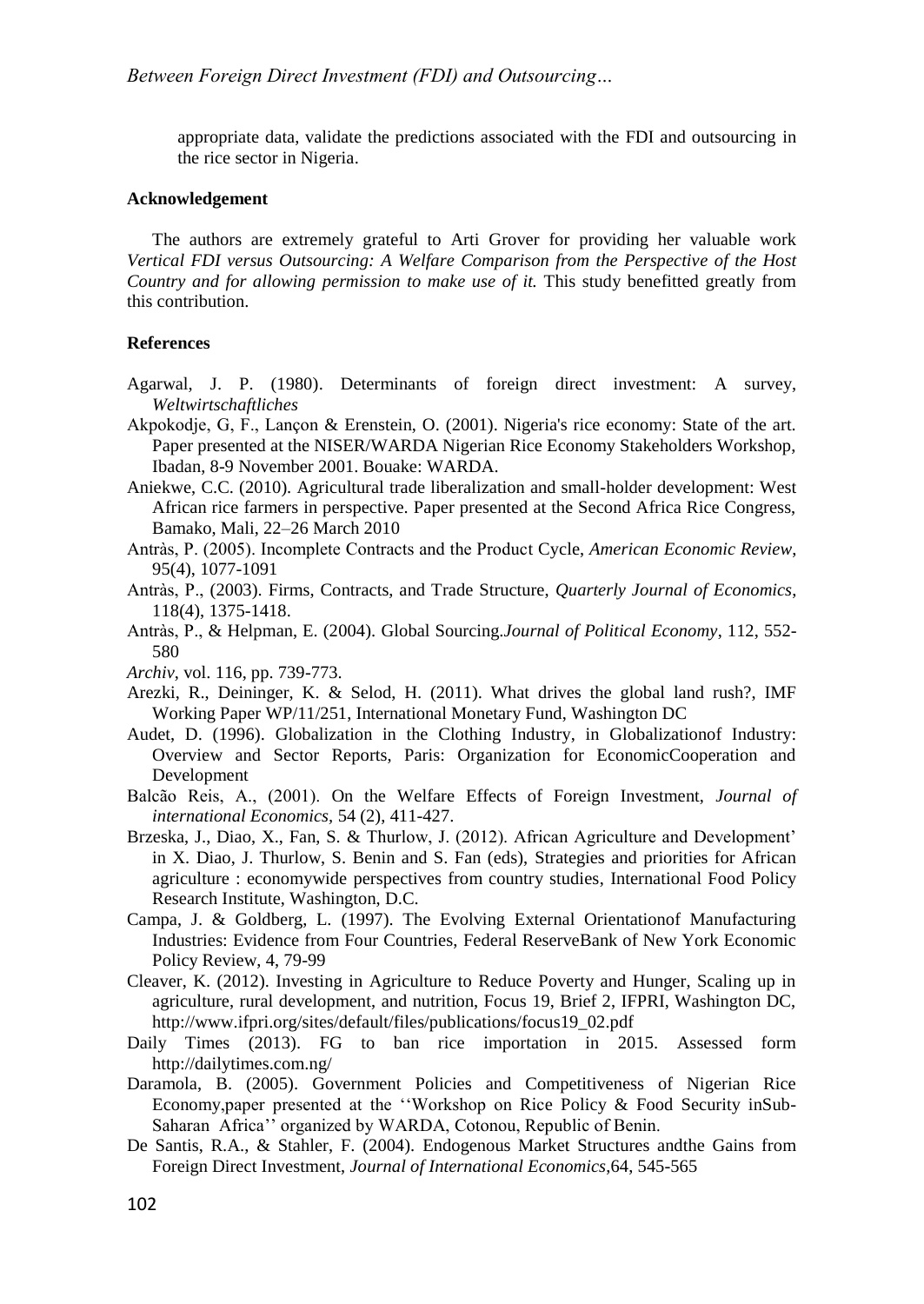- Deininger, K., Byerlee, D., Lindsay, J., Norton, A., Selod, H. & Stickler, M. (2011). Rising global interest in farmland: Can it yield sustainable and equitable benefits?, Agriculture and Rural department, World Bank, Washington DC.
- Dunning, J. H. (1977). Trade, location of economic activity and the MNE: A search for an eclectic approach, in Ohlin, B., Hesselborn, P. O. and Wijkman, P. J. (eds.) *The international allocation of economic activity* (pp. 395-431.)*.* Macmillan, London.
- Dunning, J. H. (1979). Explaining changing patterns of international production: In defence of the eclectic theory, *Oxford Bulletin of Economics and Statistics*, 41, 269-295.
- Dunning, J. H. (2000). The eclectic paradigm as an envelope for economic and business theories of MNE activity, *International Business Review*, 9, 163-190.
- Feenstra, R. (1998). Integration of Trade and Disintegration of Productionin the Global Economy, *Journal of Economic Perspectives*, 12, 31-50.
- Feenstra, R. & Hanson, G. (1996a). Foreign Investment, Outsourcing and Relative Wages, in Goswami, A.G. (2011). Vertical FDI versus Outsourcing: A Welfare Comparison from the Perspective of the Host Country. *Review of Development Economics*, 15(2), 293-306. Assessed from<http://dx.doi.org/10.111/ja.1467-9361.2011.0.0609.x>
- Feenstra, R. C. (2004). Multinationals and organization of the firm, in Feenstra, R. *Advanced international trade: Theory and evidence* (pp. 371-409). Princeton University Press, Princeton.
- Food and Agriculture Organization of the United Nations (2009). FAOSTAT Online Statistical Service. Available online at: [http://faostat.fao.org.](http://faostat.fao.org/)
- Food Security Ghana (2010). [Diehard smugglers: How rice cartel cripples](http://foodsecurityghana.wordpress.com/2010/08/13/diehard-smugglers-how-rice-cartel-cripples-nigeria%e2%80%99s-economy/)  Nigeria's [economy.](http://foodsecurityghana.wordpress.com/2010/08/13/diehard-smugglers-how-rice-cartel-cripples-nigeria%e2%80%99s-economy/) Assessed from the Assessed from the Assessed from the  $\sim$ [http://foodsecurityghana.wordpress.com/2010/08/13/diehard-smugglers-how-rice-cartel](http://foodsecurityghana.wordpress.com/2010/08/13/diehard-smugglers-how-rice-cartel-cripples-nigeria%e2%80%99s-economy/)[cripples-nigeria%e2%80%99s-economy/](http://foodsecurityghana.wordpress.com/2010/08/13/diehard-smugglers-how-rice-cartel-cripples-nigeria%e2%80%99s-economy/)
- Glass, A.J. & Saggi, K., (1999). FDI Policies under Shared Factor Markets, *Journal of International Economics*, 49(2), 309-332.
- Goswami, A.G. (2011). Vertical FDI versus Outsourcing: A Welfare Comparison from the Perspective of the Host Country. *Review of Development Economics*, 15(2), 293-306. Assessed from<http://dx.doi.org/10.111/ja.1467-9361.2011.0.0609.x>
- Graham, E. W. (1992). Los determinantes de la inversiónextranjera: Teoríasalternativas y evidenciainternacional, *Moneda y Crédito*, No. 194, pp. 13-55 in Latorre, M. C (2008) Multinationals and foreign direct investment: Main theoretical strands and empirical effects, Working Paper No. 6/08, Cuadernos De TrabajoEscuelaUniversitaria De Estadística
- Grossman, G. & Helpman, E. (1991). *Innovation and Growth in the Global Economy*.Cambridge, MA: MIT Press.
- Grossman, G. & Helpman, E. (2003). Outsourcing versus FDI in Industry Equilibrium.*[Journal of the European Economic Association](http://mitpress.mit.edu/catalog/item/default.asp?ttype=4&tid=60)*, 1(2-3), 317-327.
- Grossman, G. & Helpman, E. (2004). Managerial Incentives and International organization of production.*Journal of International Economics*, 63(2), 237-262.
- Grossman, G. & Helpman, E., (2002). Integration versus Outsourcing in Industry Equilibrium, *Quarterly Journal of Economics,* 117(1), 85-120.
- Grossman, G. & Helpman, E., (2003). Outsourcing versus FDI in Industry Equilibrium, *[Journal of the European Economic Association](http://mitpress.mit.edu/catalog/item/default.asp?ttype=4&tid=60)*, 1(2-3), 317-327.
- Grossman, G. & Helpman, E., (2004). Managerial Incentives and International organization of production, *Journal of International Economics*, 63(2), 237-262
- Helpman, E. (1984). 'A simple theory of trade with multinational corporations',*Journal of Political Economy*, 92, 451-571.
- Helpman, E., & Krugman, P.R. (1985). *Market Structure and ForeignTrade*, MIT Press, Cambridge.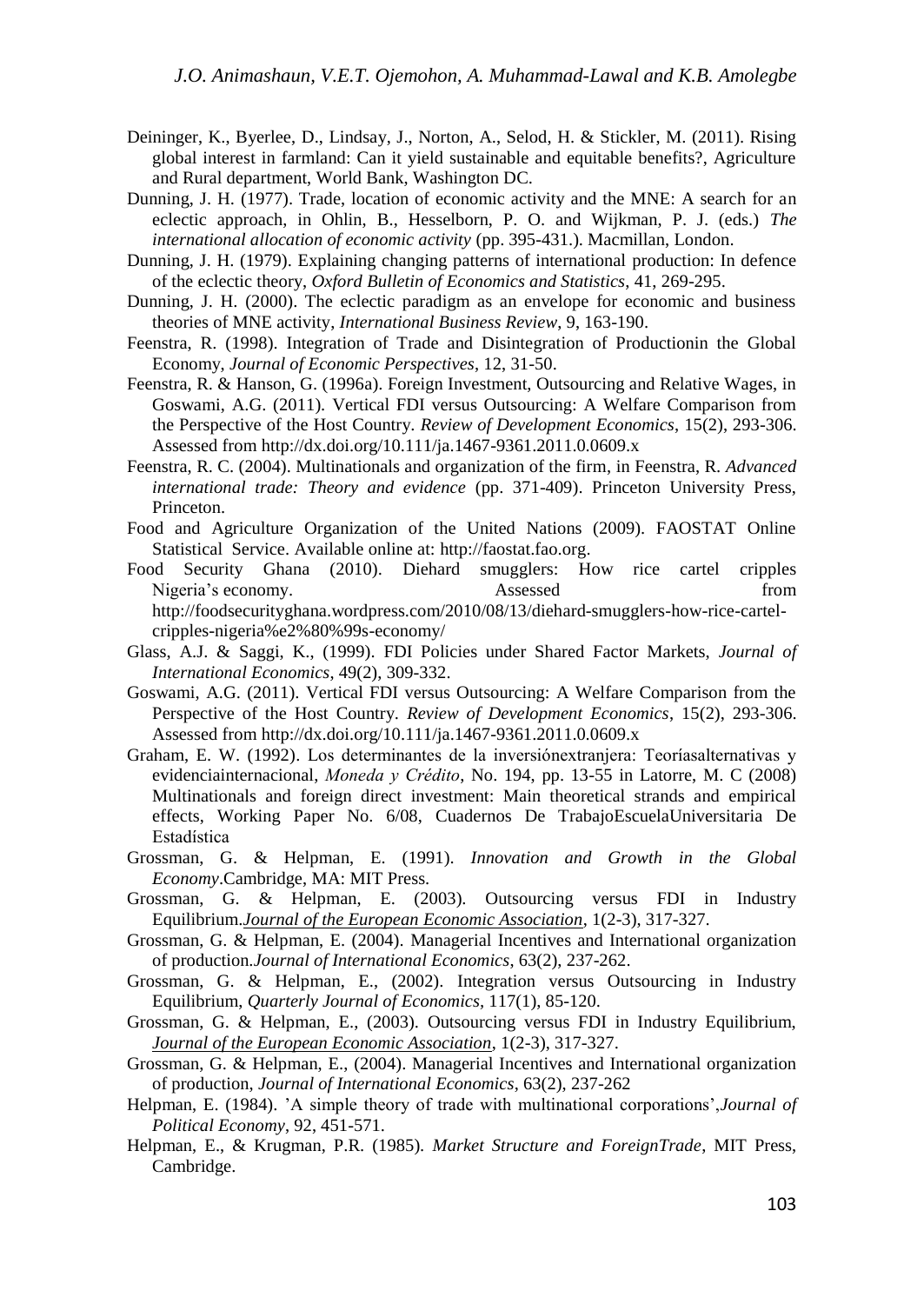- Horstmann, I.J., & Markusen, J.R. (1992). 'Endogenous market structuresin international trade (naturafacitsaltum)', *Journal of InternationalEconomics*, 32, 109-129.
- Hummels, D., Ishii, J. & Yi, K. (2001). The Nature and Growthof Vertical Specialization in World Trade, *Journal of International Economics*,54, 75-96
- Latorre, M. C. (2008). Multinationals and foreign direct investment: Main theoretical strands and empirical effects, Working Paper No. 6/08, Cuadernos De TrabajoEscuelaUniversitaria De Estadística
- Lipsey, R. E. (2002). Home and host country effects of FDI, Working Paper No. 9293,National Bureau of Economic Research
- MacDougall, G. D. A. (1960). The benefits and costs of private investment from abroad: A theoretical approach, *Economic Record*, Special Issue, 13-35.
- Markusen, J. R. (2002). Multinational Firms and the Theory of International Trade, *The MIT press, Cambridge, MA*
- Markusen, J.R. (1984). Multinationals, multi-plant economies, and thegains from trade, *Journal of International Economics*, 16, 205-226.
- Markusen, J.R. & Venables, A.J. (2000). The theory of endowment,intra-industry, and multinational trade, *Journal of International Economics*,52, 209-234.
- Markusen, J.R., & Venables, A.J. (1998). Multinational firms and the newtrade theory, *Journal of International Economics*, 46, 183-203.
- Mlachila, M. & Takebe, M. (2011). FDI from BRICs to LICs: Emerging growth driver?, IMF Working Paper WP/11/178, July, Africa Department, International Monetary Fund, Washington DC.
- Moir, B. (2011). Foreign investment and Australian agriculture, Rural Industries Research and Development Corporation, Canberra, November
- Mundell, R. A. (1957). International trade and factor mobility, *American Economic Review*, 47, 321-335.
- OXFAM, (2005). Enfoncer la portes En quoi les prochainesnégociations de l'OMCmenacent les agriculteurs des pays pauvres, Oxfam International.
- Rakotoarisoa, M. A. (2011). A contribution to the analysis of the effects of foreign agricultural investment on the food sector and trade in Sub-Saharan Africa, Paper presented at the 14<sup>th</sup> Annual Conference on Global Economic Analysis, Venice, Italy, June 16-18.
- Sanna-Randaccio, F. & Veugelers, R. (2003). Global innovation strategies of MNEs: 40 Implications for host economies, in Cantwell, J. and Molero, J. (eds.) *Multinational enterprises, innovative strategies and systems of innovation* (pp. 17-46), Edward Elgar, Cheltenham,.
- Sanna-Randaccio, F. & Veugelers, R. (2007). Multinational knowledge spillovers with decentralised R&D: A game theoretic approach, *Journal of International Business Studie*s, 38, 47-63.
- Teece, D.J. (1977). Technology Transfer by Multinational Firms: The Resource Cost of Transferring technological know-how, *The Economic Journal*, 242-261
- United Nations (2001). Third UN Conference on the Least Developed Countries Declaration, Brussels, 14-20 May 2001, A/CONF.191/L.20 New York
- USDA Global Agricultural Information Network (2012). Nigeria Grain and Feed Annual report. Assessed for[m http://www.thefarmsite.com/reports/contents/niggandfapril12.pdf](http://www.thefarmsite.com/reports/contents/niggandfapril12.pdf)
- USDA Global Agricultural Information Network (2013). Nigeria Grain and Feed Annual report. Assessed for[m http://www.thefarmsite.com/reports/contents/niggandfapril12.pdf](http://www.thefarmsite.com/reports/contents/niggandfapril12.pdf)
- Xu, B. (2000). The Relationship between Outsourcing and Wage Inequality Under Sector-Specific FDI Barriers. University of Florida, Working Paper (5/2/00).